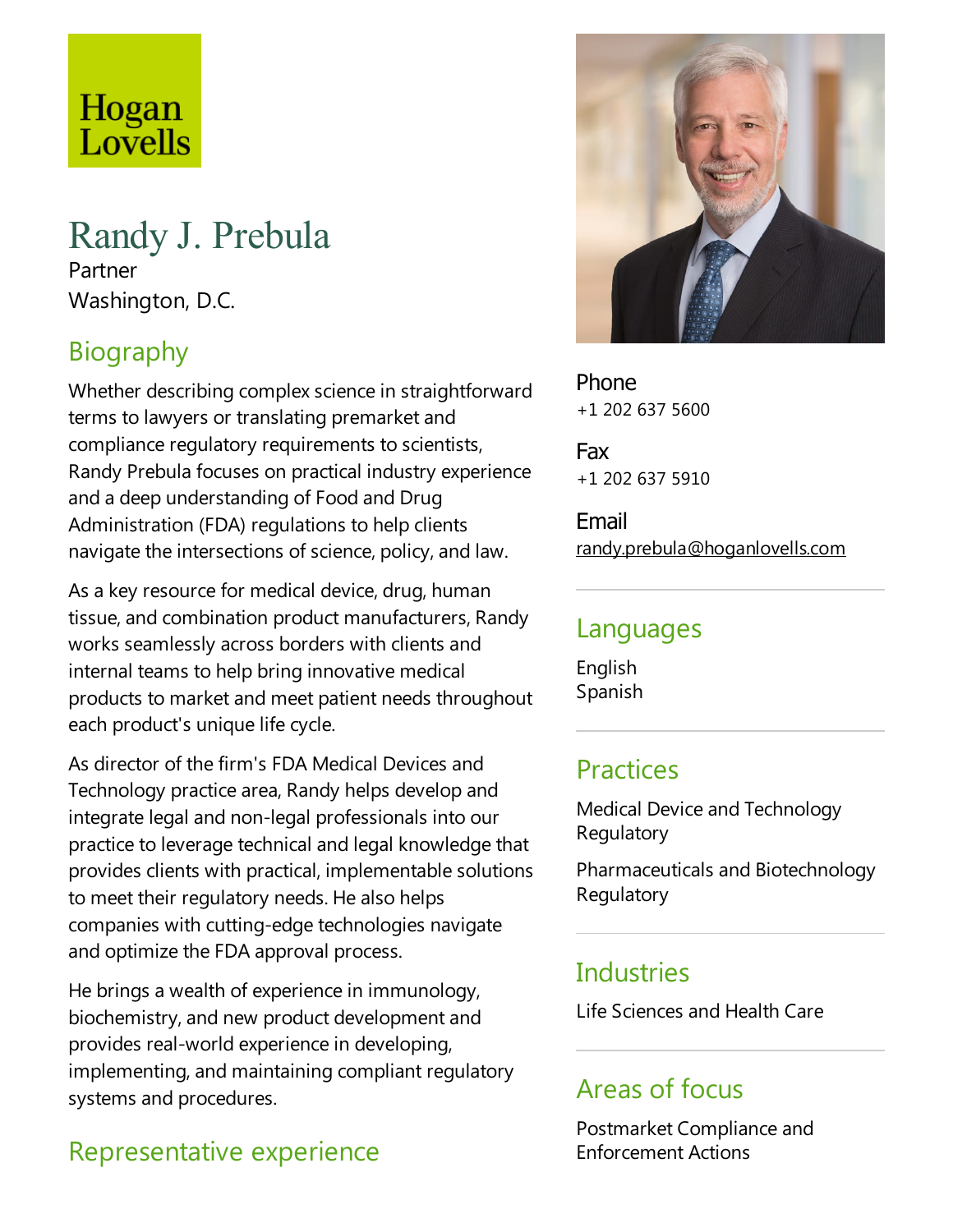Assisted Cohera Inc. with premarket approval (PMA) of novel tissue adhesive, TissuGlu.

Successfully advocated the FDA's downclassification of an imaging device, tissue culture media products, and in vitro diagnostic systems, avoiding the need for a PMA.

Assisted a company with FDA regulation and U.S. marketing authorization for veterinary wound care products.

Assisted a biotechnology company with evaluating FDA regulatory requirements for stem cell and regenerative medicine products and medical device sales and distribution projects.

Assisted clients with Tissue Reference Group advisory opinion requests and Office of Combination Product Requests for Designation (RFD).

Assisted clients with cell sorter and isolation systems, mesenchymal cells of multiple tissue origins for use, and products intended for reproductive technology applications.

## Awards and rankings

Rising Stars, Food & Drugs, Washington, D.C. Super Lawyers, 2018

## Latest thinking and events

- **News** 
	- $\blacksquare$  FDA spells out electromagnetic compatibility info needed in medical device premarket submissions
- **Insights** 
	- Senate proposes greater FDA oversight of Lab Developed Tests
- **News** 
	- **FDA** updates "cybersecurity in medical devices" guidance, seeks industry input
- **Hogan Lovells Podcasts** 
	- $\blacksquare$  Podcast: Talking the cure
- **News**
- Advisory Panel Preparation Cell, Tissue, and Gene Therapies Combination Products In Vitro Diagnostics Premarket Review
- Product Development and Approval

## Education and admissions

#### Education

J.D., The Catholic University of America, cum laude, 2010

B.S., University of South Carolina, 1984

#### **Memberships**

Member, Regulatory Affairs Professionals Society

#### Bar admissions and qualifications

District of Columbia

Maryland